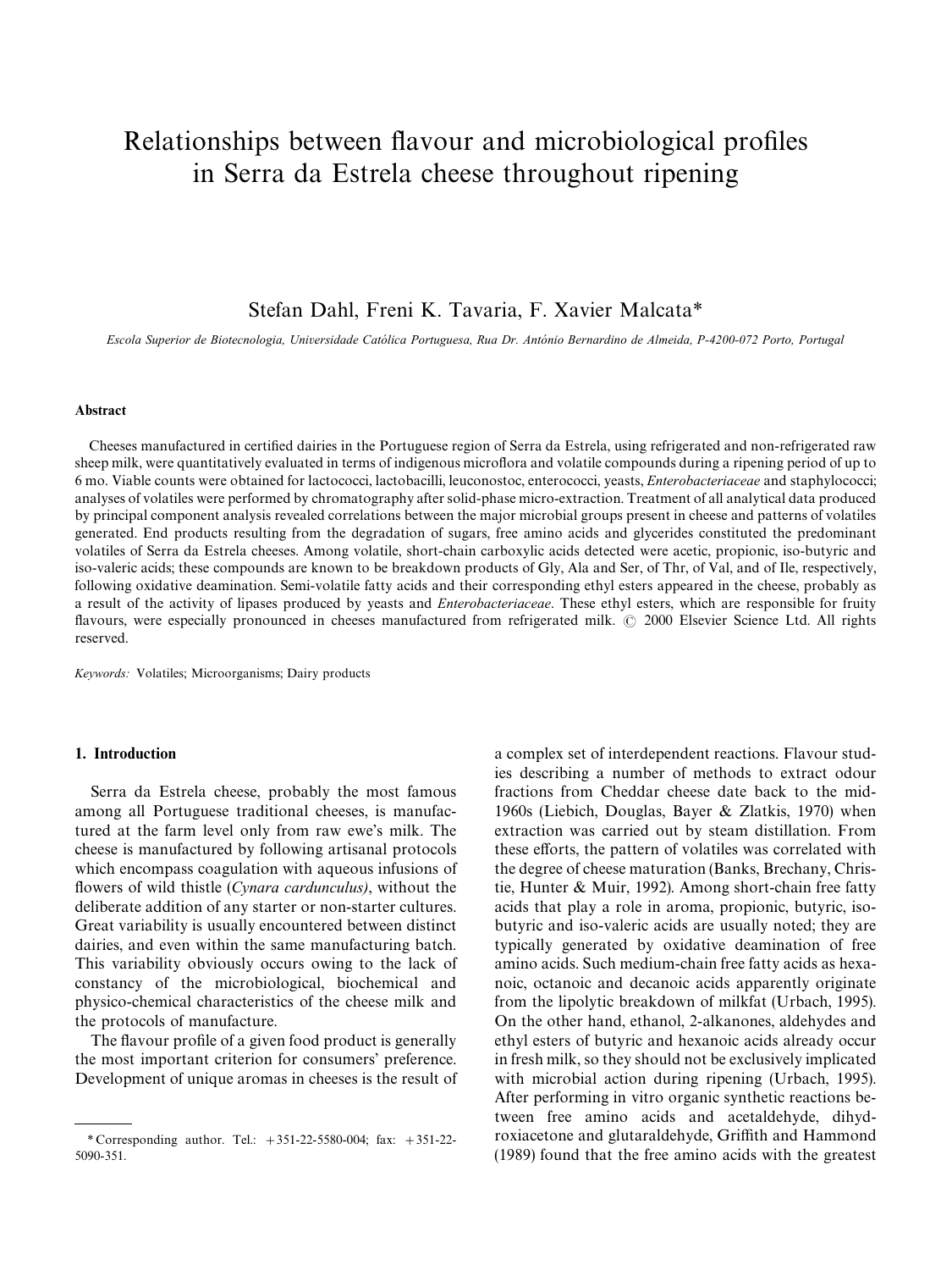potential to serve as flavour precursors were Val, Leu, Ile, Met, Cys, Phe, Pro and Lys. In fact, Strecker aldehydes, alcohols (following hydrogenation) and heterocyclic compounds (e.g. furanones and pyrazines) originate chemically therefrom; however, the same chemical mechanisms may not prevail in actual cheese systems.

The influence of pasteurization and fat composition of milk on the flavour characteristics of semi-hard cheeses was studied recently by Buchin et al. (1998). In their study, pasteurization reduced dramatically the viable numbers of all groups of indigenous microorganisms (as expected), particularly coliforms, lactobacilli and enterococci; this fact affected the extent and nature of the volatiles formed throughout ripening. Milky- and butter-like #avours were attributed to high concentrations of 2,3-butanedione (or diacetyl) and 2,3-pentanedione, which were detected in cheese manufactured from pasteurized milk. However, cheese milk pasteurization was not found to affect the extent of proteolysis, an observation that contrasts with data of Grappin and Beuvier (1997).

Bosset and Gauch (1993) compared the flavour patterns of six different European Appéllation d'Origine Controllée (AOC) cheeses. These investigators reported that virtually all the cheeses analysed contained qualitatively the same constituents, but at distinctly different concentrations. Their major conclusion was that the typical flavour associated with each specific cheese does not depend on plain existence of the so called 'key compounds', but rather on their relative concentrations (Engels, 1997).

The major objective of this study was to correlate microbiological and volatile compound patterns found in Serra da Estrela cheese via use of multivariate analysis, and to eventually confirm the linking of certain groups of microorganisms with specific flavour compounds. Previous work in this area encompassing traditional Portuguese cheeses was extremely scarce, and in all cases unable to back up statistically significant conclusions.

# 2. Materials and methods

# *2.1. Cheese manufacture and sampling*

Five batches of Serra da Estrela cheese were simultaneously manufactured according to traditional procedures (Macedo, Malcata & Oliveira, 1993) in each of the four selected certified dairies of the AOC region. Each batch of milk in each dairy produced a total of 10 independent cheeses, each one weighing ca. 1 kg. Sampling consisted of choosing two cheeses at random (which were thus considered as true replicates) for each one of five ripening times  $(60, 90, 120, 150, 180, 180, 180)$  d; sampling between 0 and 60 d was not done because previous experience had indicated that the amounts of volatile fla-

vour compounds were virtually negligible within this period). Representative samples from each cheese were obtained, after the rind had been removed, by cutting a thin slice through the innermost, the intermediate and the outermost layers of the cheese and combining all three of them to produce a single 10-g cheese aliquot; this aliquot was aseptically handled and homogenized for 2 min using 2% (w/v) aqueous sodium citrate (Merck, Darmstadt, Germany) as extraction buffer in a Stomacher Lab-Blender 400 (Seward Medical, London, UK). After sampling for microbiological analyses, cheeses were stored as 50-g portions at  $-30^{\circ}$ C until chemical analyses were carried out.

# *2.2. Microbiological analyses*

Aliquots of 1 mL were taken from fresh cheese samples (after the due ripening period), decimally diluted in sterile 0.1% (w/v) aqueous peptone (Sigma Chemical, St. Louis MO, USA), and then plated in duplicate on several selective (or elective, when otherwise not available) media: Violet Red Bile Glucose agar (VRBGA, Merck, Germany) for *Enterobacteriaceae*; Rogosa agar (RA, Merck), acidified with acetic acid to pH 5.4, for lactobacilli; M17 agar (M17, Merck) for lactococci; Mayeux, Sandine and Elliker agar (MSE, Merck) for leuconostoc; KF-Streptococcus agar (KF, Merck), with 10 mL  $L^{-1}$  of 1% (w/v) aqueous 2,3,5-triphenyltetrazolium chloride for enterococci; Baird-Parker agar (BPA, Lab M, Ref. 85, Amersham, UK) with 50 mL  $L^{-1}$  of sterile egg-yolk tellurite (Lab M, Ref. X085), for staphylococci; and Potato Dextrose agar (PDA, Lab M, Ref. 98), acidified with 10 mL  $L^{-1}$  of 10% (v/v) sterile lactic acid, for yeasts. The spread plate technique was used for all media except VRBGA; for this, the pour plate technique was used instead. VRBGA, KF and BPA plates were incubated aerobically at  $37^{\circ}$ C for 1–2 d; PDA plates were incubated aerobically at  $30^{\circ}$ C for 3–5 d; plates containing the other media were incubated anaerobically at  $30^{\circ}$ C using anaerobiosis-producing catalysts (BBL Gas Pak PlusTM, Cockeysville MD, USA).

# *2.3. Chemical analyses*

Volatiles released from the thawed cheese samples after frozen storage (for no longer than 30 d at  $-30^{\circ}$ C) were assessed using solid-phase micro-extraction (SPME) of the headspace atmosphere, following the method described by Chin, Bernhard and Rosenberg  $(1996)$  with minor modifications to more effectively fit our needs. Aliquots of the cheese samples described before, weighing  $20 \pm 0.2$  g, were taken and placed in a 500 mL, three-necked round bottom flask. After having closed the flask with the SPME-injection adapter containing a preconditioned SPME fiber,  $N_2$  was continuously flushed through the other inlet port and the entire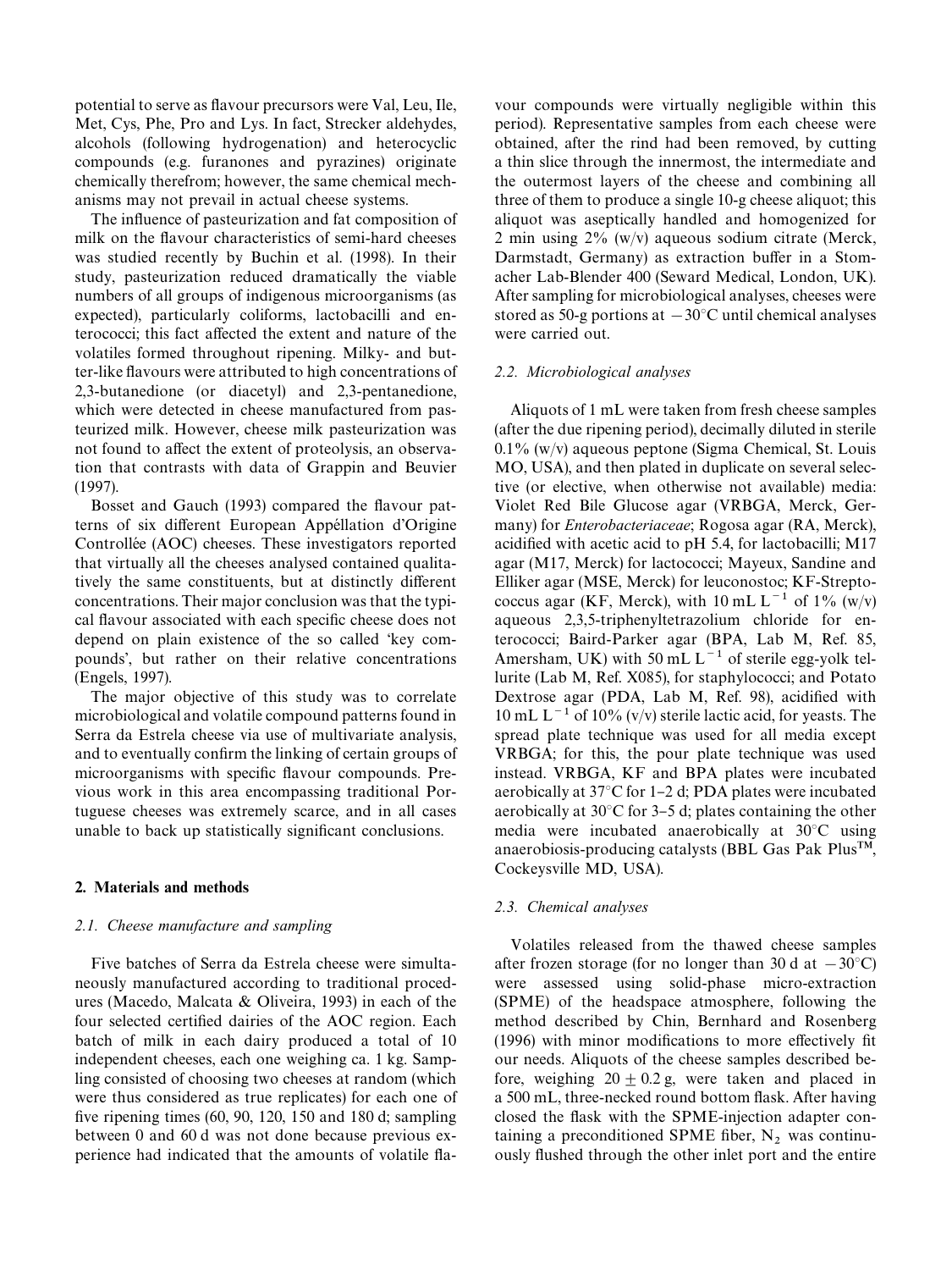assembly was kept in a thermostatically controlled water bath ( $60^{\circ}$ C). Once the adsorption process was over, the fiber was removed and the accumulated volatiles were thermally desorbed at  $220^{\circ}$ C.

The fiber used was a polyacrylate fiber (thickness of  $85 \text{ µm}$ ), which was able to quantitatively adsorb most components of interest. The volatile components adsorbed from the SPME fiber were analysed using a Perkin-Elmer gas chromatograph (AutoSystem XL, Norwalk CT, USA) with a DB-Wax column  $(30 \text{ m} \times$  $0.32$  mm  $\times$  0.25 µm) from J & W Scientific (Folsom CA, USA). Data aquisition and analysis was accomplished by using the Turbochrome<sup>TM</sup> software from Perkin–Elmer. Peak identification was achieved by comparing retention times with those of pure standards.

## *2.4. Statistical analyses*

The experimental data pertaining to viable numbers within each microbial group were subjected to a logarithmic transformation in order to stabilize variance and normalize the distribution of residuals. Analysis of variance (ANOVA) (on the assumption of a completely randomized design), was conducted for the viable numbers of the different microbial groups, to verify the significance of the effects of the dairy farm and the time of ripening. Multivariate analysis (via Principal Component Analysis) was applied to all data (i.e. transformed microbiological data and chemical data) using the Statistica Software package (StatSoft, 1993).

# 3. Results and discussion

## *3.1. Microbiological analyses*

The average counts (and corresponding standard deviations) of viable lactobacilli, lactococci, leuconostoc, enterococci, yeasts, *Enterobacteriaceae* and staphylococci found in cheeses produced from non-refrigerated milk in the four independent dairies are plotted in Fig. 1. ANOVA indicated that both the dairy farm and the time of ripening were significant ( $p < 0.05$ ) for all microbial groups, except ripening time with respect to enterococci. The average values (and corresponding standard deviations) of viable counts of those microbial groups



Fig. 1. Mean values (from the four dairies) and corresponding standard deviations (I) of viable counts of lactobacilli (A), lactococci (B), leuconostoc (C), enterococci (D), *Enterobacteriaceae* (E), staphylococci (F) and yeasts (G) in cheeses produced from non-refrigerated milk and ripened up to 180 d.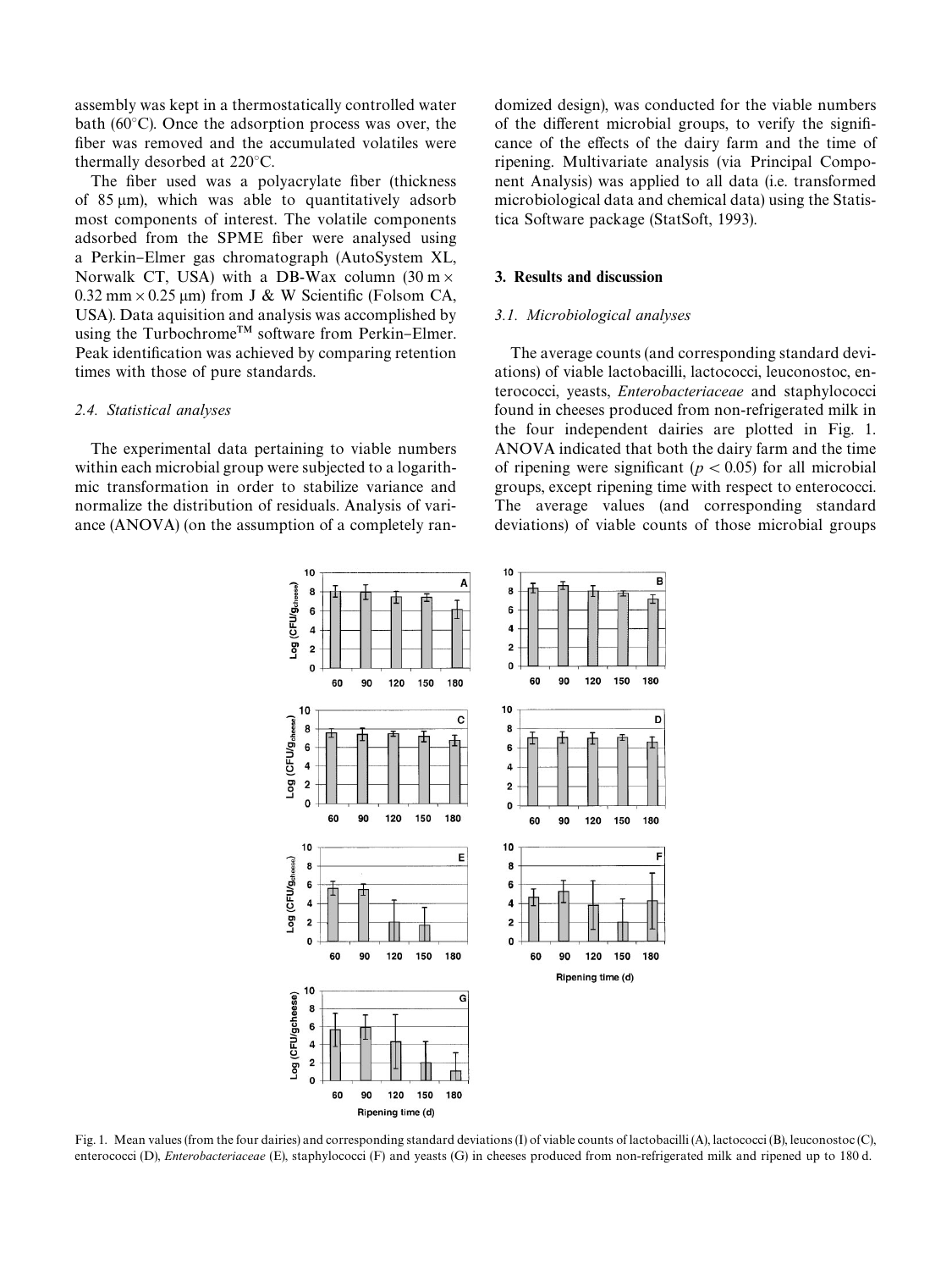| Table 1                                                                                                                                       |  |
|-----------------------------------------------------------------------------------------------------------------------------------------------|--|
| Mean values and corresponding standard deviations of viable counts in cheeses produced from non-refrigerated and refrigerated milk in dairy A |  |

| Ripening time                               | Lactococci                                      | Lactobacilli  | Enterococci   | Leuconostoc   | Enterobacteriaceae | Staphylococci | Yeasts        |
|---------------------------------------------|-------------------------------------------------|---------------|---------------|---------------|--------------------|---------------|---------------|
|                                             | Cheeses manufactured from non-refrigerated milk |               |               |               |                    |               |               |
| 60                                          | $8.68 + 0.09$                                   | $8.46 + 0.05$ | $7.31 + 0.01$ | $8.24 + 0.20$ | $5.70 + 0.24$      | $5.70 + 0.45$ | $7.33 + 0.22$ |
| 90                                          | $9.04 + 0.32$                                   | $8.84 + 0.20$ | $7.91 + 0.06$ | $8.37 + 0.08$ | $6.10 + 0.32$      | $6.99 + 0.05$ | $6.94 + 0.57$ |
| 120                                         | $8.77 + 1.77$                                   | $7.77 + 0.63$ | $6.67 + 0.16$ | $7.83 + 0.02$ | $4.19 + 0.54$      | $5.57 + 0.51$ | $5.79 + 0.36$ |
| 150                                         | $8.05 + 0.14$                                   | $7.54 + 0.43$ | $7.34 + 0.94$ | $7.95 + 0.19$ | $3.02 + 0.00$      | $5.00 + 1.51$ | $1.20 + 0.00$ |
| 180                                         | $7.62 + 0.17$                                   | $6.21 + 0.09$ | $7.37 + 0.30$ | $7.59 + 0.10$ | $0.00 + 0.00$      | $6.86 + 0.02$ | $0.00 + 0.00$ |
| Cheeses manufactured from refrigerated milk |                                                 |               |               |               |                    |               |               |
| 60                                          | $8.36 + 0.09$                                   | $8.18 + 0.10$ | $7.03 + 0.04$ | $8.00 + 0.11$ | $4.14 + 1.12$      | $3.91 + 0.80$ | $4.91 + 0.09$ |
| 90                                          | $8.28 + 0.02$                                   | $8.38 + 0.05$ | $7.15 + 0.01$ | $7.93 + 0.40$ | $3.58 + 0.99$      | $6.69 + 0.73$ | $4.34 + 0.17$ |
| 120                                         | $8.13 + 0.25$                                   | $8.12 + 0.14$ | $7.10 + 0.04$ | $8.08 + 0.29$ | $0.00 + 0.00$      | $6.50 + 0.71$ | $7.23 + 0.14$ |
| 150                                         | $8.32 + 0.23$                                   | $8.29 + 0.06$ | $6.92 + 0.64$ | $8.18 + 0.20$ | $0.00 + 0.00$      | $5.53 + 0.66$ | $6.53 + 0.57$ |
| 180                                         | $7.94 + 0.05$                                   | $8.02 + 0.16$ | $7.14 + 0.41$ | $7.95 + 0.03$ | $0.00 + 0.00$      | $6.84 + 0.83$ | $1.20 + 0.00$ |

found in cheeses manufactured with refrigerated and non-refrigerated milk in one selected dairy are compared in Table 1. The ANOVA revealed that refrigeration vs. non-refrigeration was significant for *Enterobacteriaceae* and lactobacilli viable numbers, and that the ripening time was significant ( $p < 0.05$ ) for *Enterobacteriaceae*, lactobacilli, staphylococci and yeasts viable numbers.

Lactic acid bacteria (i.e. lactobacilli, lactococci, leuconostoc and enterococci) were quantitatively the dominant groups for all ripening times and for all dairies, with viable numbers ranging from  $10^7$  to  $10^9$  CFU  $g_{\text{cheese}}^{-1}$ . These results, which are typical of semi-hard cheeses, are comparable to those reported for other artisanal cheeses originated in Portugal (Macedo, Freitas, Tavaria & Malcata, 1997; Tavaria & Malcata, 1998), Spain (Fontecha et al., 1990; Fernandez del Pozo, Gaya, Medina, Rodriguez-Marin & Nuñez, 1988; González de Llano, Ramos, Rodriguez, Montilla & Juárez, 1992) and Greece (Tzanetakis, Litopoulou-Tzanetaki & Manolkidis, 1987).

There was a sharp decrease in the numbers of *Enterobacteriaceae* and yeasts (82%) between 60 and 180 d of ripening, with most of the microbial death occuring after 120 d of maturation. After 120 d, there was only an 18% further decrease in the viable numbers of staphylococci, which is not surprising because these microorganisms are known to be able to survive under adverse environmental conditions (Nuñez, Medina & Gaya, 1989).

# *3.2. Analysis of volatile compounds*

Table 2 shows the main volatile compounds found in cheeses manufactured from non-refrigerated and refrigerated ewe's milk, and relative odour thresholds (owing to the complexity of the method employed and the number of fibers required, analytical replicates were not obtained). As happened with the microbiological assays, a great variability in chemical composition was observed between samples obtained from different dairies, probably owing to the non-standardized process of manufacture. In general, these cheeses were characterized by high amounts of alcohols and short-chain acids, rather than ketones as found by Buchin et al. (1998) for raw milk cheeses when compared with pasteurized milk cheeses; this observation was likely due to the specific indigenous microflora. Appearance of higher levels of 2,3-butanediol in cheeses (Engels, 1997), when produced from nonrefrigerated milk (Table 2), confirms a high activity of spoilage bacteria in Serra da Estrela cheese. In addition, high concentrations of ethyl-octanoate and -decanoate reveal yeast activity resulting from lipolysis rather than amino acid decay. All cheeses exhibited a notable buildup of volatile short-chain fatty acids throughout the ripening period; however, there was an apparent decrease in caprylic and capric acids in the 180-d samples, with maxima already attained by 150 d. The presence of 1 octanol and 2-nonanone, which is a result of the metabolism by lactic acid bacteria (Law & Sharpe, 1973), was observed after 150 d, the period during which these strains were dominant.

The pattern of volatiles was qualitatively richer in the cheeses made from refrigerated milk (Table 2). These cheeses showed higher concentration in ethyl esters of almost all fatty acids, which contribute fruity notes to flavour. This observation is usually ascribed to lipolytic activity brought about by psychrotrophic bacteria and yeasts (Molimard & Spinnler, 1996).

Studies (Fernández-García, 1996) encompassing aroma development of Afuega'l Pitu cheese followed an experimental design similar to the one followed in our work. This particular acid-coagulated cheese is a homemade variety produced in Asturias from bovine raw milk. Ethanol, diacetyl, acetoin, Strecker alcohols and acetic acid were found to predominate in the first 2 weeks of ripening, while fatty acid ethyl esters, acetaldehyde and sulfur compounds increased their concentration during the following 2 weeks. In artisanal Gamonedo blue cheese (González de Llano et al., 1990), the volatile fraction of ripened cheeses was very rich in FFA, methyl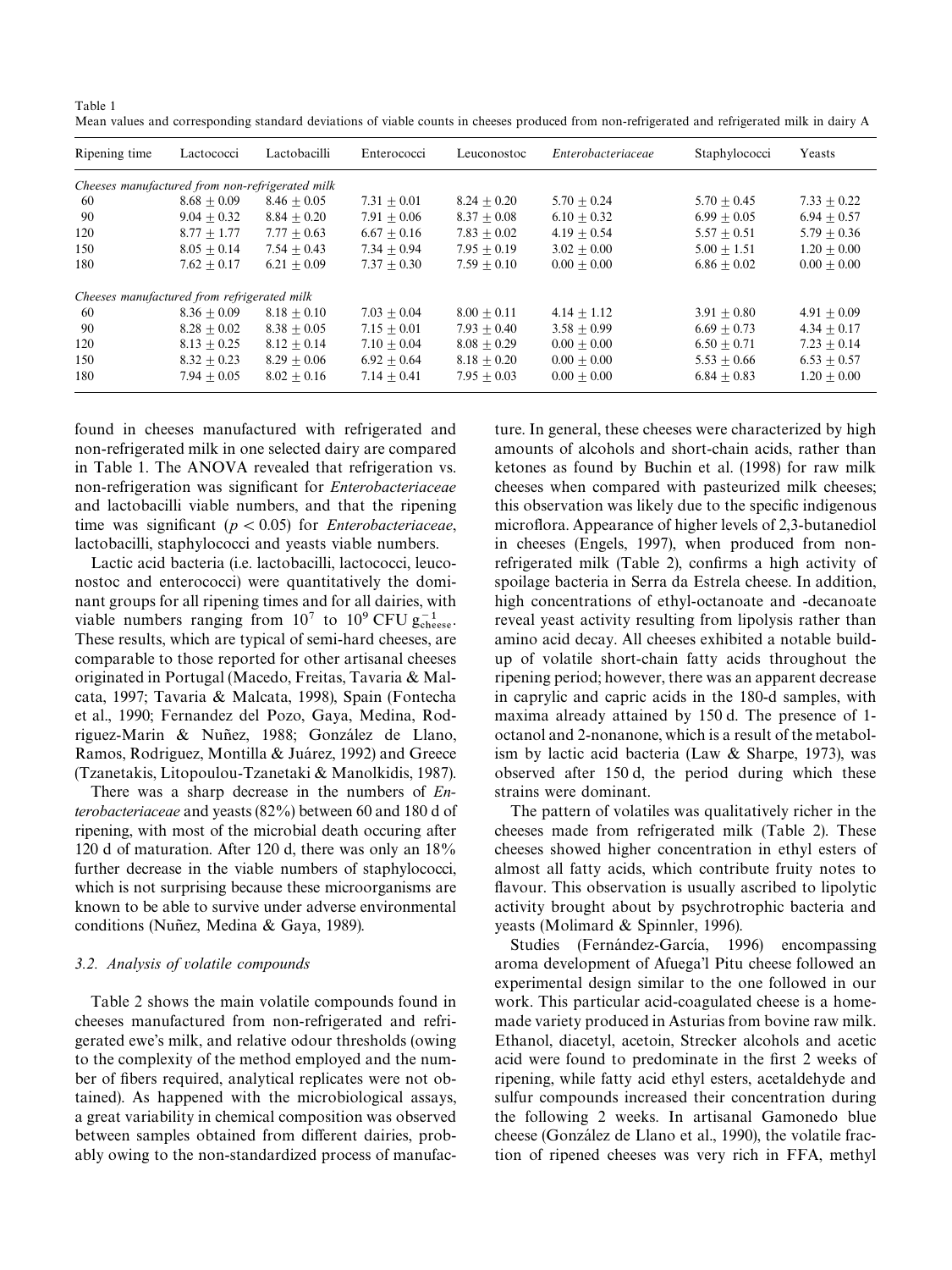# Table 2

Comparison of the volatile components present in Serra da Estrela cheese throughout maturation (in ppm)

| Volatile<br>component | Refrigeration<br>status of the milk | Odour threshold<br>(ppm) | Ripening time                        |                                  |                                      |                                    |                                      |  |
|-----------------------|-------------------------------------|--------------------------|--------------------------------------|----------------------------------|--------------------------------------|------------------------------------|--------------------------------------|--|
|                       |                                     |                          | 60 d                                 | 90 d                             | 120 d                                | 150 d                              | 180 d                                |  |
| Ethanol               | Non-refrigerated<br>Refrigerated    | $40\,$                   | 51<br>10.6                           | 110<br>19                        | 46<br>16                             | $\mathbf{0}$<br>3.1                | 4.5<br>1.7                           |  |
| 1-Propanol            | Non-refrigerated<br>Refrigerated    | 7.8                      | $\boldsymbol{0}$<br>$\boldsymbol{0}$ | $\mathbf{0}$<br>0.63             | $\overline{0}$<br>2.4                | $\overline{0}$<br>0.45             | $\overline{0}$<br>0.27               |  |
| 1-Octanol             | Non-refrigerated<br>Refrigerated    | 0.083                    | $\mathbf{0}$<br>3.4                  | $\overline{0}$<br>1.8            | $\boldsymbol{0}$<br>$\boldsymbol{0}$ | $\overline{0}$<br>2.2              | 16<br>0.92                           |  |
| 1-Nonanol             | Non-refrigerated<br>Refrigerated    | 0.16                     | $\overline{0}$<br>0.32               | $\overline{0}$<br>0.46           | $\overline{0}$<br>0.29               | $\mathbf{0}$<br>$\mathbf{0}$       | $\boldsymbol{0}$<br>$\overline{0}$   |  |
| 2-Nonene-1-ol         | Non-refrigerated<br>Refrigerated    | 48                       | $\boldsymbol{0}$<br>8.6              | $\boldsymbol{0}$<br>6.3          | $\boldsymbol{0}$<br>$\mathbf{0}$     | $\boldsymbol{0}$<br>$\mathbf{0}$   | $\boldsymbol{0}$<br>$\mathbf{0}$     |  |
| 2,3-Butane-diol       | Non-refrigerated<br>Refrigerated    | $50\,$                   | $\boldsymbol{0}$<br>14               | 56<br>12                         | 36<br>28                             | $\mathbf{0}$<br>17                 | 49<br>23                             |  |
| Acetaldehyde          | Non-refrigerated<br>Refrigerated    | 0.04                     | $\boldsymbol{0}$<br>$\mathbf{0}$     | $\boldsymbol{0}$<br>3.5          | $\boldsymbol{0}$<br>$\boldsymbol{0}$ | $\boldsymbol{0}$<br>$\mathbf{0}$   | $\boldsymbol{0}$<br>$\mathbf{0}$     |  |
| 2-Butanone            | Non-refrigerated<br>Refrigerated    | 39                       | $\boldsymbol{0}$<br>$\mathbf{0}$     | $\mathbf{0}$<br>20               | $\boldsymbol{0}$<br>120              | $\mathbf{0}$<br>29                 | $\overline{0}$<br>8.7                |  |
| 2-Octanone            | Non-refrigerated<br>Refrigerated    | 0.062                    | 880<br>$\boldsymbol{0}$              | 180<br>16                        | 83<br>99                             | $\boldsymbol{0}$<br>23             | 2.5<br>$\tau$                        |  |
| 2-Nonanone            | Non-refrigerated<br>Refrigerated    | 0.083                    | $\mathbf{0}$<br>55                   | $\boldsymbol{0}$<br>40           | $\boldsymbol{0}$<br>260              | $\boldsymbol{0}$<br>140            | $\boldsymbol{0}$<br>110              |  |
| 2-Decanone            | Non-refrigerated<br>Refrigerated    | 0.041                    | $\boldsymbol{0}$<br>2.4              | $\boldsymbol{0}$<br>$\mathbf{0}$ | $\boldsymbol{0}$<br>34               | $\overline{0}$<br>2.9              | $\boldsymbol{0}$<br>$\mathbf{0}$     |  |
| 2-Dodecanone          | Non-refrigerated<br>Refrigerated    | 0.083                    | $\boldsymbol{0}$<br>$\mathbf{0}$     | $\mathbf{0}$<br>$\mathbf{0}$     | $\boldsymbol{0}$<br>$\mathbf{0}$     | $\mathbf{0}$<br>20                 | $\boldsymbol{0}$<br>33               |  |
| Acetoin               | Non-refrigerated<br>Refrigerated    | 50                       | $\mathbf{0}$<br>19                   | $\mathbf{0}$<br>33               | $\boldsymbol{0}$<br>100              | $\mathbf{0}$<br>65                 | $\boldsymbol{0}$<br>8.7              |  |
| Ethyl acetate         | Non-refrigerated<br>Refrigerated    | 45                       | $\boldsymbol{0}$<br>73               | 6.9<br>67                        | $0.8\,$<br>99                        | $\mathbf{0}$<br>69                 | 1.1<br>52                            |  |
| Propyl acetate        | Non-refrigerated<br>Refrigerated    | 30                       | $\mathbf{0}$<br>16                   | $\boldsymbol{0}$<br>9.2          | $\overline{0}$<br>1.2                | $\boldsymbol{0}$<br>41             | $\boldsymbol{0}$<br>20               |  |
| Hexyl acetate         | Non-refrigerated<br>Refrigerated    | 3.5                      | 4.7<br>4.1                           | $\boldsymbol{0}$<br>3.1          | 4.1<br>4                             | $0.085\,$<br>3.6                   | $\boldsymbol{0}$<br>3.2              |  |
| Ethyl valerianate     | Non-refrigerated<br>Refrigerated    | $0.9\,$                  | $\boldsymbol{0}$<br>13               | $\boldsymbol{0}$<br>12           | $\boldsymbol{0}$<br>16               | $\boldsymbol{0}$<br>$\mathbf{0}$   | $\boldsymbol{0}$<br>$\boldsymbol{0}$ |  |
| Ethyl isovalerianate  | Non-refrigerated<br>Refrigerated    | 0.20                     | $\overline{0}$<br>6.9                | $\mathbf{0}$<br>$7.7\,$          | $\overline{0}$<br>7.3                | $\mathbf{0}$<br>$10\,$             | $\overline{0}$<br>8.6                |  |
| Ethyl hexanoate       | Non-refrigerated<br>Refrigerated    | 0.21                     | $\boldsymbol{0}$<br>$10\,$           | $\mathbf{0}$<br>14               | $\boldsymbol{0}$<br>9                | $\boldsymbol{0}$<br>$\overline{0}$ | $\boldsymbol{0}$<br>$\overline{0}$   |  |
| Ethyl octanoate       | Non-refrigerated<br>Refrigerated    | 0.9                      | $\overline{2}$<br>1.7                | 11<br>0.94                       | $\boldsymbol{0}$<br>5                | $5\overline{)}$<br>$3.2\,$         | 30<br>1.8                            |  |
| Ethyl decanoate       | Non-refrigerated<br>Refrigerated    | 1.5                      | 79<br>$1.5\,$                        | $\boldsymbol{0}$<br>$1.4\,$      | 67<br>4.5                            | 5.2<br>3.4                         | 1.7<br>5                             |  |
| Acetic acid           | Non-refrigerated<br>Refrigerated    | 520                      | $\boldsymbol{0}$<br>29               | 230<br>65                        | 65<br>290                            | $\boldsymbol{0}$<br>11             | 230<br>16                            |  |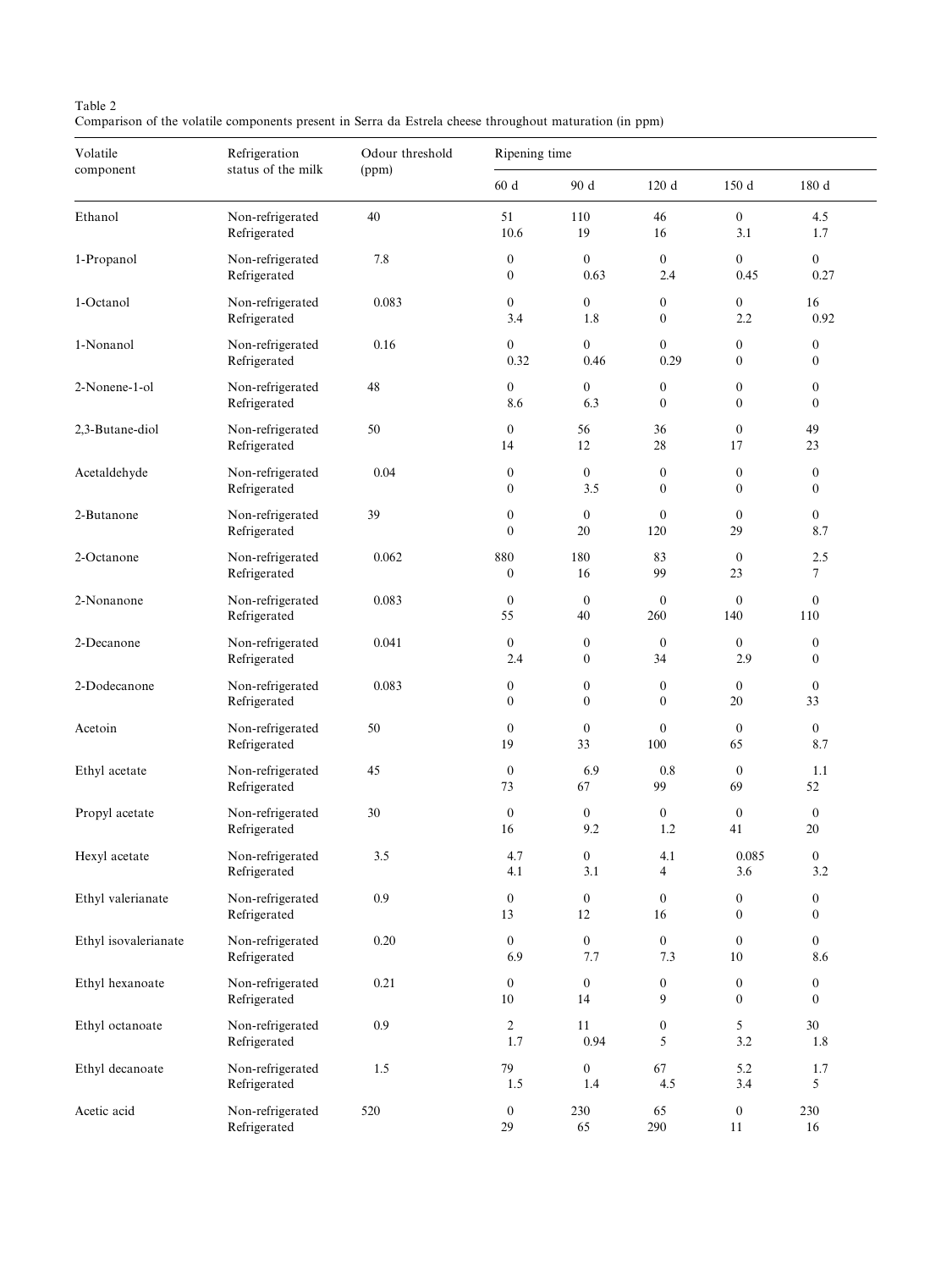Table 2 (*continued*)

| Volatile<br>component | Refrigeration<br>status of the milk | Odour threshold<br>(ppm) | Ripening time          |                          |                    |                          |                          |
|-----------------------|-------------------------------------|--------------------------|------------------------|--------------------------|--------------------|--------------------------|--------------------------|
|                       |                                     |                          | 60 d                   | 90 d                     | 120d               | 150 d                    | 180 d                    |
| Propionic acid        | Non-refrigerated<br>Refrigerated    | 5.0                      | $\Omega$<br>16         | 92<br>19                 | 49<br>23           | $\Omega$<br>24           | 35<br>31                 |
| Iso-butyric acid      | Non-refrigerated<br>Refrigerated    | 9.5                      | $\mathbf{0}$<br>210    | 140<br>$\Omega$          | 220<br>$\theta$    | $\theta$<br>$\mathbf{0}$ | $\mathbf{0}$<br>$\Omega$ |
| Butyric acid          | Non-refrigerated<br>Refrigerated    | 4.8                      | 170<br>110             | 520<br>500               | $\theta$<br>600    | 66<br>520                | 490<br>390               |
| Iso-valeric acid      | Non-refrigerated<br>Refrigerated    | 2.7                      | 640<br>380             | 710<br>370               | 880<br>290         | 340<br>410               | 230<br>710               |
| Valeric acid          | Non-refrigerated<br>Refrigerated    | 4.6                      | $\mathbf{0}$<br>39     | 130<br>32                | 55<br>50           | 25<br>40                 | 46<br>66                 |
| Iso-caproic acid      | Non-refrigerated<br>Refrigerated    | 0.27                     | $\boldsymbol{0}$<br>70 | $\mathbf{0}$<br>$\theta$ | $\mathbf{0}$<br>37 | $\mathbf{0}$<br>$\Omega$ | $\mathbf{0}$<br>$\Omega$ |
| Caproic acid          | Non-refrigerated<br>Refrigerated    | 0.9                      | 530<br>500             | 920<br>470               | 570<br>800         | 270<br>500               | 210<br>510               |
| Caprylic acid         | Non-refrigerated<br>Refrigerated    | 1.9                      | 160<br>170             | 120<br>120               | 160<br>310         | 230<br>160               | 100<br>120               |
| Capric acid           | Non-refrigerated<br>Refrigerated    | 5.0                      | 53<br>58               | 56<br>32                 | 51<br>120          | 120<br>53                | 45<br>26                 |

ketones and 2-alkanols. Manchego cheese, a Spanish cheese manufactured from raw ewes' milk, using a plantderived milk coagulant similar to that used to produce Serra da Estrela cheese, is probably the best example of another cheese for comparative purposes. In Manchego cheese the microflora is similar, and is dominated by *Lactococcus lactis*, whereas enterococci, leuconostocs, streptococci, micrococci and yeasts are present at lower levels (Martínez-Castro, Sanz, Amigo, Ramos & Martin-Alvarez, 1991). Volatiles, like in Serra da Estrela cheese, included free fatty acids, 2-alkanones and ethyl esters of fatty acids with an even number of carbon atoms. In a soft, raw goat's milk cheese (Sablé, Letellier & Cottenceau, 1997), the heptan-2-one, nonan-2-one, their corresponding secondary alcohols, some esters and sulfur compounds were associated with the manufacturing process, which in turn influenced microbial activity. Like in Domiati cheese (Collin, Osman, Delcambre, El-Zayat & Dufour, 1993), ester production may be attributable to the parallel increase of the short- and medium-chain fatty acid concentration that results from the hydrolysis of fat by enterococci and lactobacilli, which are quite abundant in the Serra da Estrela cheeses under investigation.

# *3.3. Statistical analyses*

Principal component analysis was conducted so as to search for correlations between 35 variables measured, including microbiological viable counts and volatile compound concentrations. Factor analysis resulted in the first two eigenvalues being able to explain ca.  $85\%$ of the variability of the dataset for cheeses manufactured from non-refrigerated milk, and ca. 79% for those produced from refrigerated milk. Better correlations between concentrations of volatiles and viable numbers of microorganisms were found for cheeses produced from refrigerated milk than from non-refrigerated milk (Table 3).

In terms of significant correlations ( $p < 0.05$ ), it became apparent that lactococci numbers were correlated with valeric acid and 2,3-butanediol concentrations; lactobacilli with acetaldehyde; leuconostoc with ethyl acetate and nonanol; staphylococci with isobutyric and butyric acids; *Enterobacteriaceae* with *n*-propanol, acetoin, acetic acid, 2-nonanone, *n*-nonanol, ethyl octanoate and ethyl decanoate; and yeasts with *n*-propanol, 2-butanone, acetic acid, 2,3-butanediol, caproic acid, capric acid, caprylic acid, 2-nonanone, *n*-nonanol, ethyl octanoate and ethyl decanoate. These correlations indicate that the latter compounds are probably secondary metabolites of the former microbial groups.

Cheeses from dairy B were unique with respect to the presence of volatile degradation products originating from spoilage microflora (mostly yeasts), i.e. diacetyl, acetoin, 2,3-butanediol and 2-butanone. In cheeses from this dairy, the number of yeasts remained high (ca.  $10^5$   $g_{\text{cheese}}^{-1}$  up to 180 d of ripening, whereas in products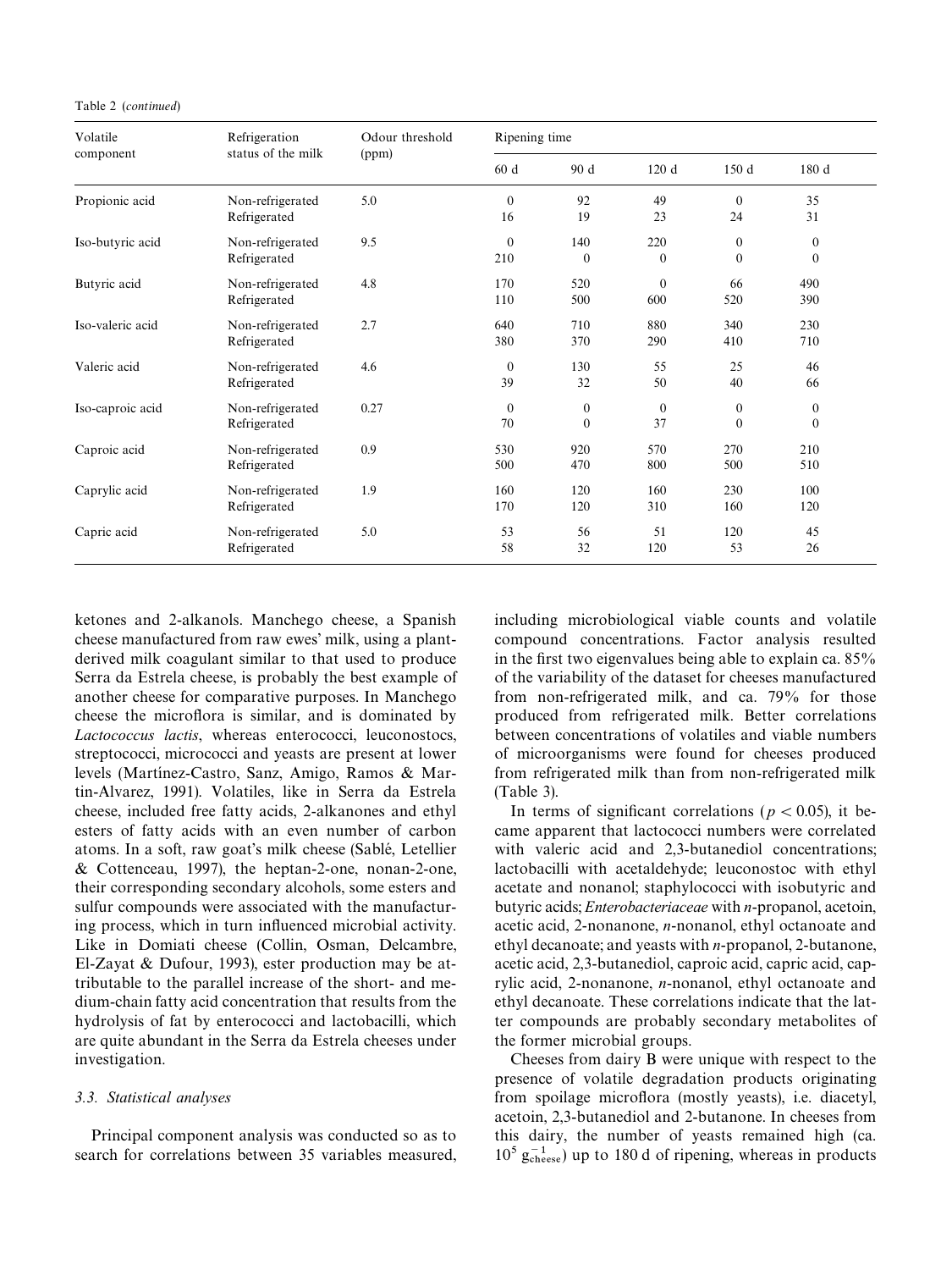#### Table 3

Significant correlation coefficients ( $p < 0.05$ ) between volatile components and microorganisms found in cheeses produced from non-refrigerated and refrigerated milk

| Volatile<br>component | Refrigeration<br>status of milk   | Microorganism<br>(Correlation coefficient)                                   |
|-----------------------|-----------------------------------|------------------------------------------------------------------------------|
| Ethanol               | Non-refrigerated                  | Leuconostoc (0.52),<br>Yeasts $(0.57)$                                       |
| Acetic acid           | Non-refrigerated                  | Staphylococci (0.55)                                                         |
| Butyric acid          | Non-refrigerated;<br>Refrigerated | Enterococci (0.53),<br>Staphylococci (0.64);<br>Enterobacteriaceae $(-0.53)$ |
| Iso-valeric acid      | Non-refrigerated                  | Enterobacteriaceae (0.55),<br>Yeasts $(0.59)$                                |
| Caproic acid          | Non-refrigerated                  | Enterobacteriaceae (0.51),<br>Yeasts $(0.53)$                                |
| Hexyl-acetate         | Non-refrigerated                  | Enterococci $(-0.51)$ ,<br>Yeasts $(0.50)$                                   |
| Acetaldehyde          | Refrigerated                      | Lactobacilli (0.62)                                                          |
| <i>n</i> -Propanol    | Refrigerated                      | Yeasts $(0.57)$                                                              |
| 2-Butanone            | Refrigerated                      | Yeasts $(0.55)$                                                              |
| Ethyl acetate         | Refrigerated                      | Leuconostoc $(0.64)$                                                         |
| Acetoin               | Refrigerated                      | Yeasts $(0.81)$                                                              |
| Acetic acid           | Refrigerated                      | Yeasts $(0.56)$                                                              |
| 2,3-Butanediol        | Refrigerated                      | Enterobacteriaceae $(-0.51)$ ,<br>Lactococci $(-0.79)$                       |
| iso-Butyric acid      | Refrigerated                      | Staphylococci $(-0.81)$                                                      |
| Valeric acid          | Refrigerated                      | Lactococci $(-0.87)$ ,<br>Lactobacilli $(-0.54)$                             |
| 2-Nonanone            | Refrigerated                      | Enterobacteriaceae $(-0.79)$ ,<br>Yeasts $(0.55)$                            |
| Nonanol               | Refrigerated                      | Enterobacteriaceae (0.99)                                                    |
| Caprylic acid         | Refrigerated                      | Yeasts $(0.59)$                                                              |
| Ethyl-octanoate       | Refrigerated                      | $Enterobacteriaceae (-0.54),$<br>Yeasts $(0.61)$                             |
| Capric acid           | Refrigerated                      | Yeasts $(0.66)$                                                              |
| Ethyl-decanoate       | Refrigerated                      | Enterobacteriaceae $(-0.73)$ ,<br>Enterococci $(-0.55)$                      |

from the other three dairies they decreased to negligible viable numbers already by 120 d of ripening.

As seen above, by 90 d of ripening cheeses produced from refrigerated milk possessed higher numbers of viable yeasts than cheeses produced from non-refrigerated milk, a fact which may reflect a higher oxidative environment prevailing in the former, and thus preferential presence of more oxidized forms of acetoin derivatives, e.g. diacetyl or 2,3-butanediol.

Free amino acids often present in Serra da Estrela cheese in significant concentrations (Tavaria, unpublished data) were found to be leucine, valine, proline, phenylalanine and glycine. They are the chemical precursors (Fox & Wallace, 1997) of isovaleric acid, isobutyric acid, 2-acetylpyrrolidone, phenylethanol and acetaldehyde, respectively, all of which play important roles in flavour. Of these volatiles, isobutyric and isovaleric acids and acetaldehyde were especially pronounced in cheeses made from refrigerated milk. According to Barbieri et al. (1994), acetaldehyde, ethanol, diacetyl and acetoin are associated with activity of lactic acid bacteria, with valine and leucine playing the role of anabolites in synthesis of aroma precursors. In our samples, cheeses from refrigerated milk exhibited higher numbers of lactic acid bacteria and lower numbers of *Enterobacteriaceae*, which may appear as a competitive advantage.

In cheeses produced from non-refrigerated milk, the most relevant correlations found in the PCA (Table 3) were between: *Enterobacteriaceae* and yeasts with isovaleric acid; enterococci and staphylococci with butyric acid; and yeasts and leuconostoc with ethanol. In cheeses manufactured from refrigerated milk (Table 3), the most relevant correlations were between: *Enterobacteriaceae* and 2-nonanol; lactococci and valeric acid; staphylococci and iso-butyric acid; and yeasts and acetoin.

## 4. Conclusions

The diversity found in artisanal cheeses, in terms of microbiological and chemical profiles, was confirmed in this work. Lactic acid bacteria belonging to the *Lactobacillus*, *Lactococcus* and *Enterococcus* genera constituted the dominant microflora throughout the entire ripening period. The numbers of yeasts and *Enterobacteriaceae* decreased significantly after 120 d of ripening, hence suggesting that most volatiles formed after this time could be accounted for by the activity of lactic acid bacteria. Numbers of *Enterobacteriaceae*, yeasts and staphylococci declined sharply, to almost negligible levels, thus suggesting that spontaneous microbial interactions will eventually drive this dynamic food system into a microbiologically safer product after 4 months of ripening. At this age, the non-starter lactic acid bacteria that prevail in Serra da Estrela cheese likely control proliferation of certain undesirable bacteria.

In cheeses manufactured from refrigerated milk, the numbers of *Enterobacteriaceae*, enterococci and yeasts were significantly lower than those encountered in cheeses produced from non-refrigerated milk; therefore, it is suggested that this processing practice may prevent extensive growth of unwanted microorganisms.

Volatiles originating from the degradation products of sugars (mainly lactose), free amino acids (especially valine and leucine) and lipids (free fatty acids) were found. Semi-volatile fatty acids and their corresponding ethyl